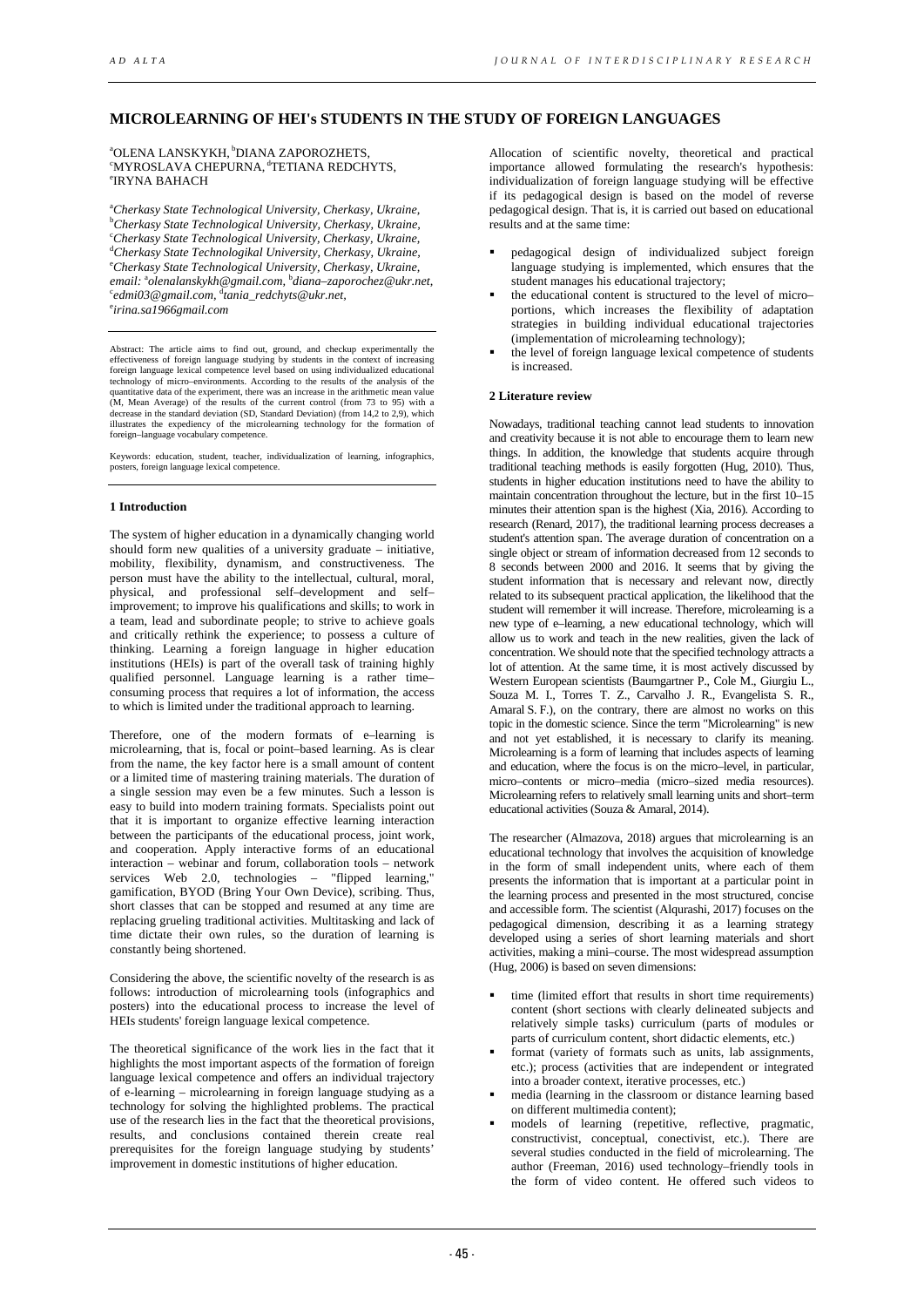introduce microlearning (basic terms, explanations, examples, potential, and experiences of the said technology). Researchers (Ozdamlı, Kocakoyun, Sahin & Akdag, 2016) tried to give students' opinions on infographics as another tool for microlearning.

To support the microlearning approach, it is necessary to provide actions and facilitate the development of adequate learning sequences. Regarding microlearning strategies, the academic literature offers a wide range of options: independent learning (Kizilcec, Pérez–Sanagustín & Maldonado, 2017), situational learning (Lave & Wenger, 1991), and community–based learning (Wenger, 1998). For collaborative content creation and sharing, collaborative learning and process–oriented learning are also worth mentioning (Davenport, Barry, Kelliher & Nemirovsky, 2004). The literature also recommends that microlearning processes should be designed to combine sessions (microcontent) of no more than 15 minutes each, which can be organized as loosely connected cycles of three sessions: introduction, exercise, and conclusion. Moreover, the microlearning material should be attention–grabbing, very concrete, and clear; there should also be supplementary materials that allow students to participate directly in their creation, collection, and modification. It is important to find a balance between a short format and additional information (Salomonsen, 2018; Souza, Torres, Carvalho, Evangelista & Amaral, 2015). Finally, it is particularly interesting to promote microlearning in HEIs, where materials from the learning events themselves are made available to the student community in a way that can serve as a basis for discussion, as support material for new events, or simply as a reference for consultation (Cole, 2017; Giurgiu, 2017; Kamilali & Sofianopoulou, 2015; Mohammed, Wakil & Nawroly, 2018; Sun, Cui, Beydoun, Chen, Dong & Xu, 2017; Sun, Cui, Yong, Chen & Shen, 2018). According to (Cates, Barron & Ruddiman, 2017), most microlearning efforts are directed specifically toward foreign language studying.

Although in the foreign study of the formation of microlearning a large number of scientific works but it is worth more attention to the problems of its development in the territory of Ukraine in the process of teaching foreign languages. Therefore, in our opinion, studying the influence of the above–mentioned educational technology on the level of formation of foreign language lexical competence among students of domestic HEIs is urgent and timely.

The research aims to identify, substantiate and experimentally verify the effectiveness of improving foreign language studying of students in the context of increasing the level of foreign language lexical competence based on the application of individualized educational technology of microlearning.

According to the aim set, the following tasks are formulated:

- to reveal the essence and content of the concept of "microlearning";
- to carry out an experiment aimed at the pedagogical design of individualized foreign language studying by students of the VSPU and DonNU in conditions of microlearning technology;
- to determine the level of foreign language lexical competence formation among students of domestic higher educational institutions;
- to determine the effectiveness of the suggested technology of improving foreign language studying by students of HEIs.

#### **3 Materials and research methods**

The foreign and domestic experts on the problem under study, periodical literature, educational programs, teaching packages, electronic educational tools, libraries of electronic aids, materials of scientific and practical conferences, interviews and questioning of students, teaching observations of the learning process of students, data of the experimental pedagogical research were the fundamental basis of the research.

In the process of studying and processing information sources,<br>economic-statistical, abstract-logical and economiceconomic-statistical, abstract-logical, and

mathematical methods of research were used, as well as methods of factor and correlation analysis.

## **4 Results**

Microlearning is a new stage in the development of mobile learning. If 5–10 years ago, the main emphasis in the integration of Web 2.0 services was on their accessibility through mobile devices (Wakil, Muhamad, Sardar & Jalal, 2017), nowadays the focus is on optimizing content not for technology, but according to the characteristics of clip thinking (ability to work with a lot of information; fast transition from one problem aspect to another; preference for non-textual (visual) information, high information processing speed and orientation in heterogeneous information flow; fast fatigability; reduced concentration of attention, operating with meanings of a fixed length; reduced ability for analytical activity).

Thus, in our view, the emergence and use of microlearning in the study of a foreign language is largely due to the emergence of a new type of thinking and features of the modern educational environment, requires the search for new approaches and learning tools to improve the effectiveness of the educational process. We are talking about splitting tasks into micro–parts (no more than 15 minutes), which are regularly published as posts on social networks and learning chats (Baumgartner 2013). The choice of these platforms as learning tools provides informal interactions, both between students and between students and teachers.

The psycho–pedagogical basis for microlearning as a technology of foreign language teaching consists of personality–centered and system–activity approaches. The implementation of the learning process in the familiar for the digital generation context of social services stimulates the involvement and active role of the student. Moreover, the initiative of such interaction comes precisely from the students, who invite the teacher to a group chat from the discipline. Thus, students become active participants in the learning process and content generators at the level with the teacher, who acts as a moderator, accepting the request for collaborative research activities, professional dialogue, and productive learning interactions (Khong & Kabilan, 2020).

In terms of the education form, microlearning as a technology can be implemented in blended and distance learning. However, here there is a departure from the usual modular form of presentation of learning material. On the one hand, students themselves can offer individual fragments of material according to the predetermined criteria. At the same time, the perception of the content offered by the teacher changes, namely, each content post can be saved to the selected by individual participants according to their inclinations and interests (Jomah, Masoud, Kishore & Aurelia 2016).

The goal of microlearning is to build sustainable skills in a familiar authentic environment for students. Actualized content, acting as learning content, allows to engage students in the learning process and provides a so–called "student's plan," where the user performs tasks not to achieve educational goals but to communicate. The teacher, in turn, follows the "teacher 's plan", which implements on social platforms the traditional curriculum of the discipline, transforming the tasks according to the audience's request (Panaqué & Soria–Valencia, 2021).

The principles of microlearning correlate harmoniously with the principles of lexical skills development through the use of the didactic potential of social networks and messengers. Thus, the unity of language and speech is achieved in the process of applying linguistic material in the primary context of exchanging comments and posts in the digital culture. Verification of mental components in solving problem situations is provided by diagnostic measurement of the level of background knowledge and formation of interdisciplinary skills, followed by compensation of gaps when integrating the material varies in complexity. Finally, the introduction of elements of the method of collaborative learning (peer learning) supports creativity, which includes originality, independence, and novelty of thought and statement.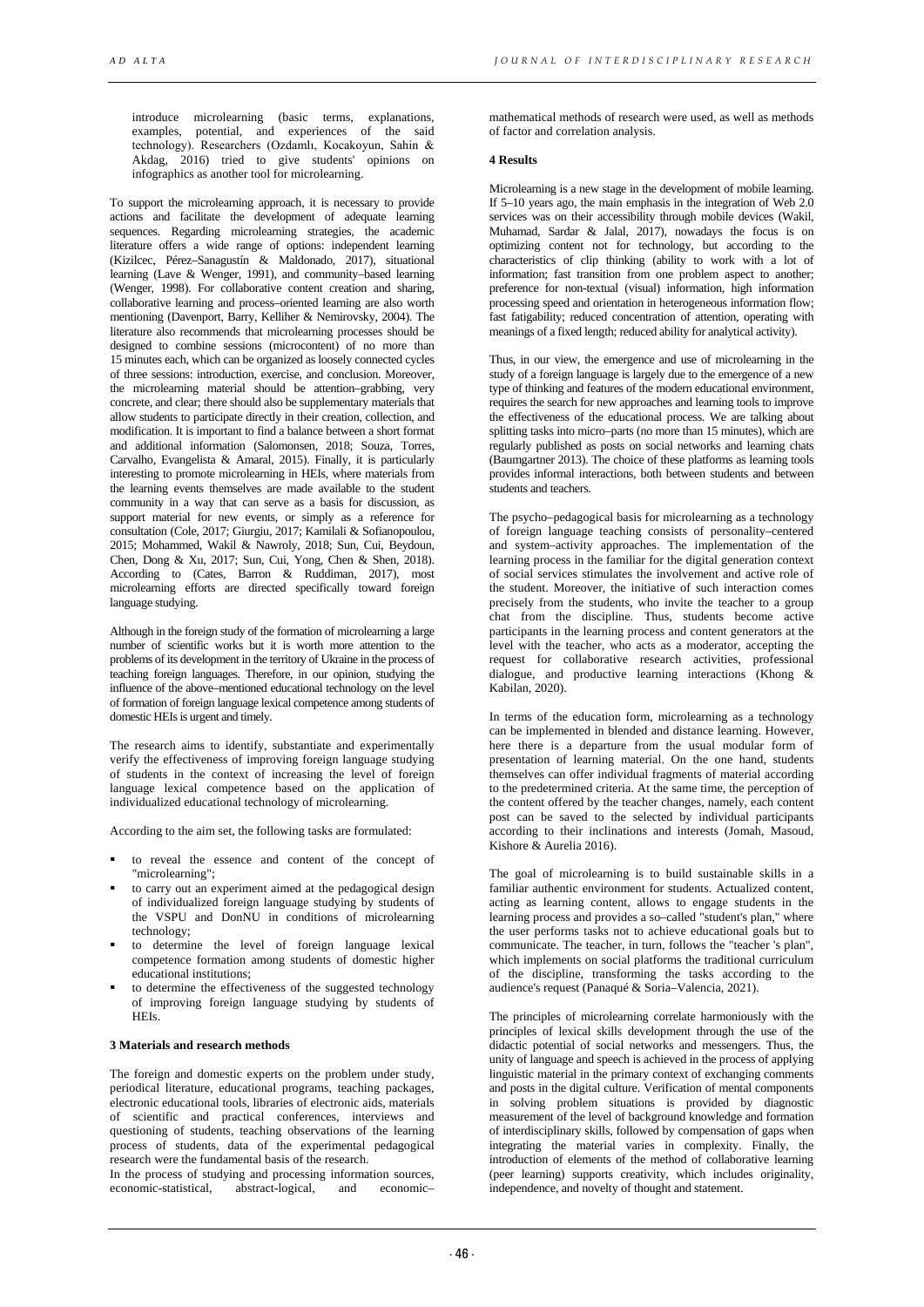In our study, given the above features of learning a foreign language, we used microlearning to explain the material, the introduction of certain special terms and concepts, as well as activation of students when performing paired and group tasks of an oral nature. Thus, the purpose of the study is to explore the possibilities of microlearning technology in the study of a foreign language in higher education and to assess the potential of its use as a teacher's tool. The objectives of the study are to determine the main features of this technology, the selection of necessary tools for the implementation of microlearning in the study of a foreign language, and further conduct a pedagogical experiment on the implementation of an individualized technology of microlearning in the educational process.

Speaking about the use of microlearning in higher education, the function of the teacher is defined in the selection of the necessary material, its processing, and presentation in a concise, concentrated form. The presentation of the material should be as accessible, capacious, and concise as possible. According to the concept of microlearning, the selection of material should be guided by what is needed "to date" to solve specific current problems, that is, a certain necessary and sufficient minimum (Salinas & Marín, 2015).

It seems that if the teacher gives the student information that is necessary and relevant now, directly related to its subsequent practical application, the probability that he will remember it will increase. Thus, microlearning makes it possible to work and teach in new realities, given the deficit of concentration (Redondo, Rodríguez & Escobar, 2021).

The key features of microlearning are: short duration of content units; focus on a specific learning outcome and practice– oriented; maximum mobility.

There are many tools (various applications and programs) with which it is possible to implement microlearning in HEIs, but each has its characteristics and deserves attention. In general, we can distinguish two main groups of such tools: some allow you to create video and audio content, while others help you create static visualizations.

As an example, for videos, applications such as "Powtoon" and "Canva" are well suited for easy-to-use, for infographics, posters ( Piktochart" and "Infogram" etc.). Such programs do not require special hardware (a computer/laptop and an Internet connection are enough) and can be used both by a teacher directly in the classroom to explain the material (or to create additional materials for students to study independently) and by students, for example, when doing project work.

However, at the moment, there are not enough materials to analyze the impact of microlearning on foreign language studying in HEIs in Vinnytsia.

In this connection, we conducted an empirical study, which consists of verifying the effectiveness of the proposed technology to improve foreign language studying in conditions of microlearning, the approbation of the complex of tasks in foreign language classes to increase the level of foreign language lexical competence on the example of Vinnytsia State Pedagogical University named after Mikhailo Kotsyubinsky (VSPU) and Donetsk National University named after Vasyl Stus (DonNU).

360 respondents of I–V years of study with the level of foreign communicative competence from  $A_2$  to  $B_2$  according to all-European scale CEFR took part in the survey. The empirical research of the improvement effectiveness of foreign language studying by the students of VSPU and DonNU, based on the application of microlearning technology, was conducted in three stages:

1. Surveying HEIs students to determine the current state of their foreign language studying in e-learning: to find out the main difficulties of its organization on the part of both students and teachers, their attitude towards the use of microlearning in foreign language classes.

- 2. Pedagogical design of individualization of foreign language studying by HEIs students in the conditions of microlearning to increase their foreign language lexical competence.
- 3. Determination of the effectiveness of the proposed technology for improving foreign language studying in HEIs (checking the assimilation of new vocabulary) as well as the level of satisfaction with it.

Stage I. A total of 360 respondents of I–V years of study took part in the survey. Analyzing the results of the questionnaire, it can be noted that the majority of students consider learning a foreign language in e–learning conditions as a means which has significant potential. But at the same time, they note certain difficulties, which makes it necessary to develop and improve this approach.

Thus, 67.8% (244 people) believe that the difficulties in the educational process cause large portions of educational material presented in the electronic environment: 58.2% (209 people) noted difficulties in navigating in electronic learning courses and resources, 51.1% (184 people) noted insufficient consideration of individual characteristics and personal characteristics, 49.7% (179 people) noted lack of adaptation of educational material and test materials, 37.5% (135 people) noted lack of individualized interface settings, 36.4% (131 people) believed believe that in the implementation of e-learning there is a problem of the holistic organization of the educational process.

The following was found during the survey of I–II years students (162 people): 62.9% (101 people) note low student motivation as a source of e-learning problems; 60.2% (97 people) believe that e–learning causes difficulties in student self–organization; only 35.5% (57 people) believe that e–learning causes difficulties in communication with the discipline teacher; while 31.4% (50 people) note that difficulties may arise in the absence of teacher support in the educational process.

Questionnaires of students in the III–V courses (198 people) demonstrate that the situation is somewhat different: 45.7% (90 people) believe that in e–learning there are difficulties in the self–organization of students; 37.4% (74 people) note low motivation of students as a source of problems in organizing e– learning; at the same time 22.4% (44 people) note that difficulties may arise in the absence of teacher support in the educational process; only 17.4% (34 people) believe that there are difficulties in e–learning communication with the discipline teacher.

The analysis of the respondents' questionnaires allowed us to draw the following conclusions:

- a significant number of students note the lack of mechanisms for adapting learning material, difficulties in navigating in e-learning courses, insufficient consideration of individual characteristics (Figure 1);
- at the same time, part of the students notes low motivation and difficulties of self–organization when learning in the electronic environment, significantly higher than in senior courses (Figure 2);
- students also consider the participation of the teacher in the educational process when organizing it in the electronic environment as important, as they note as difficulties with communication problems with the teachers and the need for support.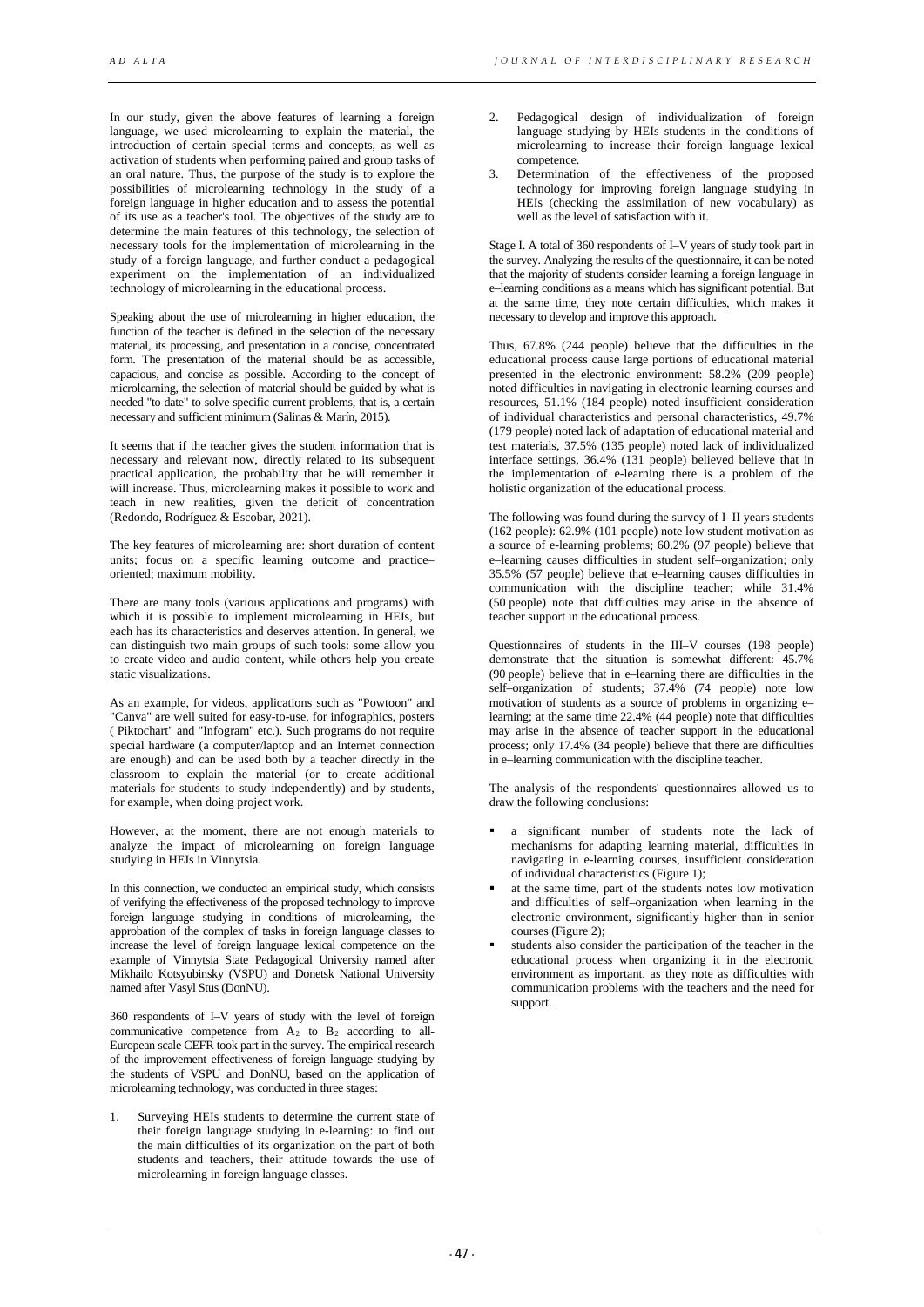

Figure 1 – Characteristics that cause difficulties in e–learning for students of VSPU and DonNU, persons *(Author's source)* 





As for the use of electronic educational technologies in the learning process and improving foreign language studying, it was determined that the respondents have a great interest (61.3%) and willingness to learn a foreign language is in conditions of microlearning, noting its possible effectiveness and productivity (58%).

When answering the question, "Do you think that learning a foreign language in a microlearning environment contributes to better learning of information?" 88.1% (317 students) agreed; 7.7% (27 students) could not answer this question; 4.2% (15 students) disagreed with this statement (Figure 3).



Figure 3 – Evaluation of the microlearning impact on foreign language acquisition by students of VSPU and DonNU, % *(Author's source)*

When assessing the impact of microlearning on motivation according to the responses of students: 83,6% (301 respondents) noted the increase of motivation to study a foreign language, 14,5% (52 people) abstained from the answer, and only 1,9% (7 people) offered the technology seemed rather uninteresting, for the total absence of interest in the application of adaptation of educational content in learning a foreign language nobody spoke out (Figure 4).



Figure 4 – Evaluation of the microlearning impact on motivation to learn a foreign language by students of VSPU and DonNU, %

When assessing the difficulties arising in the process of microlearning, 23.3% (84 people) noted a high rate of learning, 16.2% (58 people) noted high complexity of the learning material, 7.3% (26 people) noted a lack of sufficient interest in the discipline, 5.6% (20 people) noted technical problems, and 47.6% (172 people) showed no difficulties (Figure 5). It is important that no one noted that the difficulties in learning a foreign language are related to the lack of attention from the teacher, despite the increase in the proportion of independent work and the increasing advisory role of the teacher.



Figure 5 – Difficulties arising in the process of microlearning in the study of a foreign language by students of VSPU and DonNU *(Author's source)*

At the same time, among teachers, there was partial organizational work on the systematic implementation of microlearning in the classroom. We found that only 25% of teachers use the technology of microlearning systematically, 3% don't use it at all.

Stage II. Let's proceed to the presentation of the results of the pedagogical experiment, aimed at the pedagogical design of individualization of foreign language studying by the students of VSPU and DonNU in conditions of microlearning to increase the level of their foreign language lexical competence. For experimental verification of the effectiveness of the results of pedagogical research, experimental work was carried out. The total number of 360 students consisted of 109 people: 1 control group (CG) – 50 respondents, studied according to the traditional program and 1 experimental group (EG) – 59 respondents (subgroup  $1 - 30$  respondents, subgroup  $2 - 29$  respondents) – with the involvement of an interactive microlearning tool (application "Pictochart"). As part of the pedagogical experiment, such microlearning tools as infographics and posters, independently created using Pictochart software, were used during a semester in the English language classes of VSPU and DonNU masters (discipline "Business foreign language").

The introduction of these tools in the educational process consisted of the preparation of the teacher and the further use of posters and infographics in each lesson studied. Since this course foresees active development of oral speech skills (including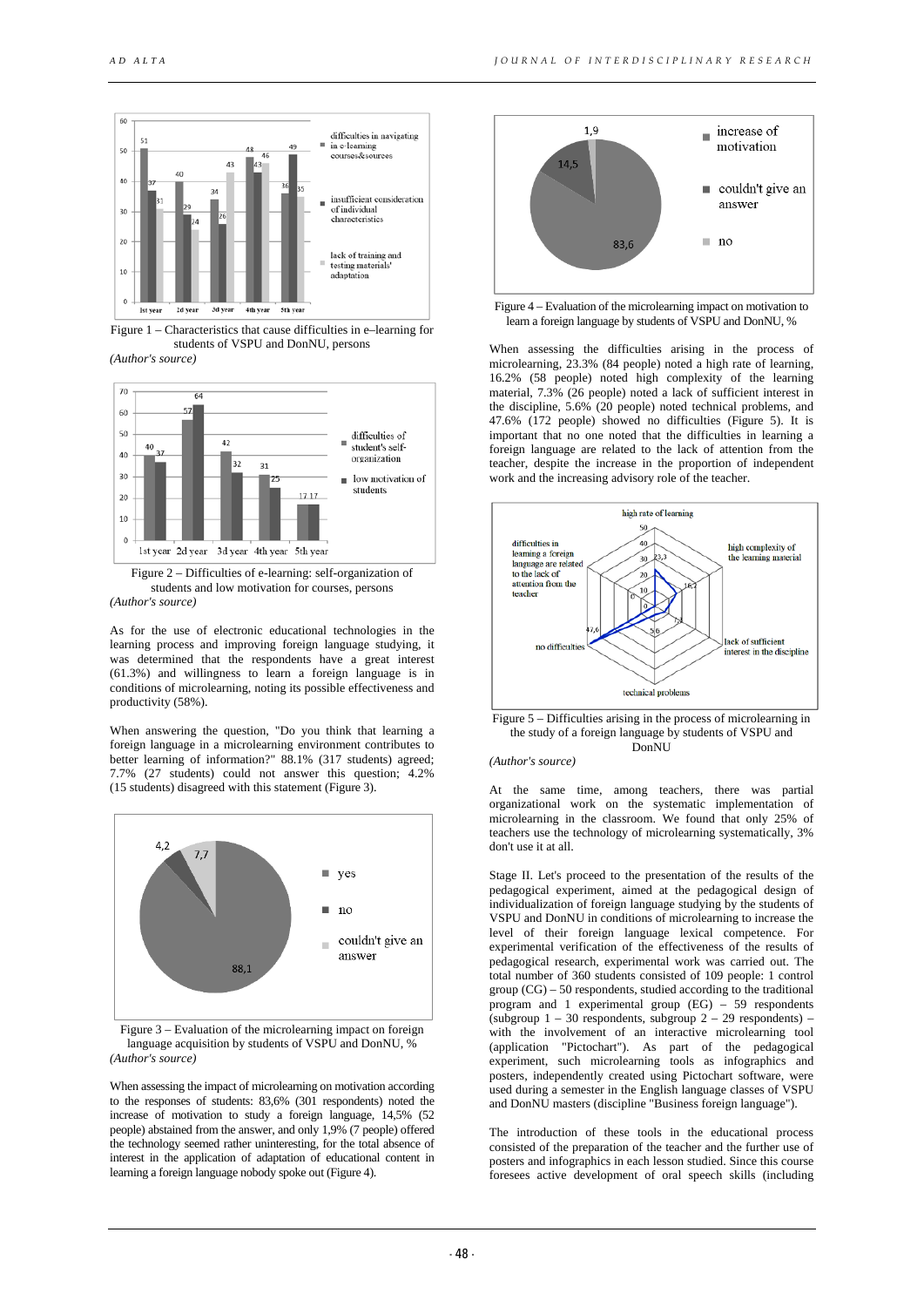spontaneous monologic speech), infographics and posters were used to introduce the topic and, later on, as a stimulus for speech exercises (such as "brainstorming," "lexical map", "dialogue from the studied topic," "discussion" etc.) as well as for repeating the studied material.

Thus, microlearning technology can be effective at all stages of the formation of foreign language lexical competence in the tasks of the following formats:

- "meme–presentation" (introduction of language material);
- "interactive semantization" (consolidation of language material);
- "micro discussion" (development of lexical skills in oral speech);
- "interactive writing" (development of lexical skills in written speech).

All these tasks were performed in the framework of independent extracurricular work with the interaction of students with each other. Current control should be student-oriented (learner– oriented formative assessment). The feedback is provided by all participants of the educational process. The task process is illustrated below.

Our technology for microlearning vocabulary includes four additional tasks of the formats proposed above for each thematic block of the basic educational and methodological complex (EMC) (A. Doff, C. Thame, G. Puchta, J. Stranks, P. Lewis-Jones. EMPOWER. Advanced Student's Book. Cambridge University Press, 2016) in the discipline of Business Foreign Language (English, C1) for students in the fifth year of study in Linguistics.

Experimental work is carried out in a group chat messenger Telegram, which can be traditionally used for the organization of the educational process and exchange of materials. The experiment consists of 32 tasks (4 tasks for each of 8 thematic blocks, where 1 block takes 1 week, or 6 academic hours). The results of input and interim testing, as well as 16 tasks on the production of oral and written speech, checks as part of the current control (8 grades), are used for analysis.

The process of formation of foreign language lexical competence passes the above 4 stages.

- 1. "Mem–presentation". At the first stage of speech material input, the teacher distributes a list of vocabulary among the students according to the individual results of the entrance test and invites them to find or create memes with these expressions to present them to their classmates in a chat room.
- 2. "Interactive Semantization." To reinforce the language material in the second task on the topic, each student should comment on one of their classmates' memes with an example of the use of an expression from a dictionary or linguistic corpus.
- 3. "Micro–discussion." Each student should record an audio message with a statement on a problematic issue for 1–2 minutes using 1–2 "their" expressions and 1–2 expressions of comrades.
- 4. "Interactive Writing." Each student should write a written message with statements on the problematic issue for 1–2 minutes using 1–2 "their" expressions and 1–2 expressions of friends.

The format of the notification statements corresponds to the tasks of the basic EMC: for oral speech, it is a debate, a story from life, etc. For writing, it is an essay, an article, a report, etc. Separately, it is necessary to note the fact that more than 98% of the works are handed in by the stipulated deadline.

According to the results of the analysis of quantitative data of the experiment, we can conclude about the increase in the arithmetic mean (M, Mean or Average) of the current control results with a decrease in the standard deviation (SD), which illustrates the feasibility of microlearning technology implementation to form foreign language lexical competence (Table 1).

Table 1 – Results of the current control tasks

| The        |   |        |     |    |     |               |    |
|------------|---|--------|-----|----|-----|---------------|----|
| arithmetic |   |        |     |    |     |               |    |
| mean       |   |        |     |    |     |               |    |
| M, %       | J | 82     | 81  | 84 |     | 96            | 95 |
| SĽ         |   | $\sim$ | 8.5 |    | 6.2 | 3.3<br>$\sim$ | ۷. |

*Author's calculations*

In our opinion, it is also important to compare the progress in the experimental (Group 1) and control groups (Group 2) according to the results of the entry (Placement Test) and intermediate (Final Test) tests. Moreover, the control group did not have additional vocabulary individualization tasks. In Group 2, lexical skills were developed on the EMC basis, which was placed on the MOODLE platform. As a result, a higher value of the arithmetic means result (M) for the experimental group (#1) with a lower standard deviation (SD) indicates the effectiveness of the described method for individualization of the learning process (Table 2).

Table 2 – Results of entry and intermediate testing in the experimental and control groups

| Groups                        |    |      | 3  |     |
|-------------------------------|----|------|----|-----|
| Group 1 experimental -        | 62 | 12.3 | 96 | 2.7 |
| microlearning, involving an   |    |      |    |     |
| interactive tool              |    |      |    |     |
| (individualization of         |    |      |    |     |
| learning)                     |    |      |    |     |
| Group 2 control, traditional  | 61 | 14.4 | 78 | 8.7 |
| program (does not support)    |    |      |    |     |
| flexible active adaptation of |    |      |    |     |
| educational content to        |    |      |    |     |
| students' characteristics)    |    |      |    |     |

Verification of the developed tasks was carried out in three stages. The first stage was the diagnostic cut-off stage. At the second stage, our experiential learning was organized. The third stage is the final stage, where the final and delayed cut–offs were carried out.

Thus, the level of students' acquisition of foreign language lexical competence was determined based on the success coefficient  $(C_s)$ . The success rate was determined by the formula:  $C_s = a \div n$ , where a – the number of correct answers, and n – the total number of expected answers.

The results obtained at the diagnostic, final, and delayed cut–off stages were summarized and summarized in Tables 3–8.

Table  $3 - C_s$  of the operations performed while reading special texts (diagnostic segment)

| Subgroup | Number   | $C_s$ definition          | Cs of      | Cs of                                   |
|----------|----------|---------------------------|------------|-----------------------------------------|
| number   | of       | on the topic of selecting |            | recognizing                             |
|          | students |                           |            | a previously lexical units the meanings |
|          |          | read text                 | within the | of lexical                              |
|          |          |                           | text       | units                                   |
|          | 30       | 0,42                      | 0,38       | 0.38                                    |
|          | 29       | 0.44                      | 0.40       | 0.42                                    |

*Author's calculations*

Table  $4 - C_s$  of performing oral and written tasks (diagnostic cross–section)

| Subgroup |          | Number of $\mathcal{C}_s$ of answers $\mathcal{C}_s$ of the |                        | $C_s$ of the |
|----------|----------|-------------------------------------------------------------|------------------------|--------------|
| number   | students | richness using                                              | logical                | adequate     |
|          |          | English-                                                    | structure of choice of |              |
|          |          | language                                                    | the                    | lexical      |
|          |          | vocabulary                                                  | answers                | units        |
|          | 30       | 0.30                                                        | 0.38                   | 0.28         |
|          | 29       | 0.32                                                        | 0.42                   | 0.32         |

*Author's calculations*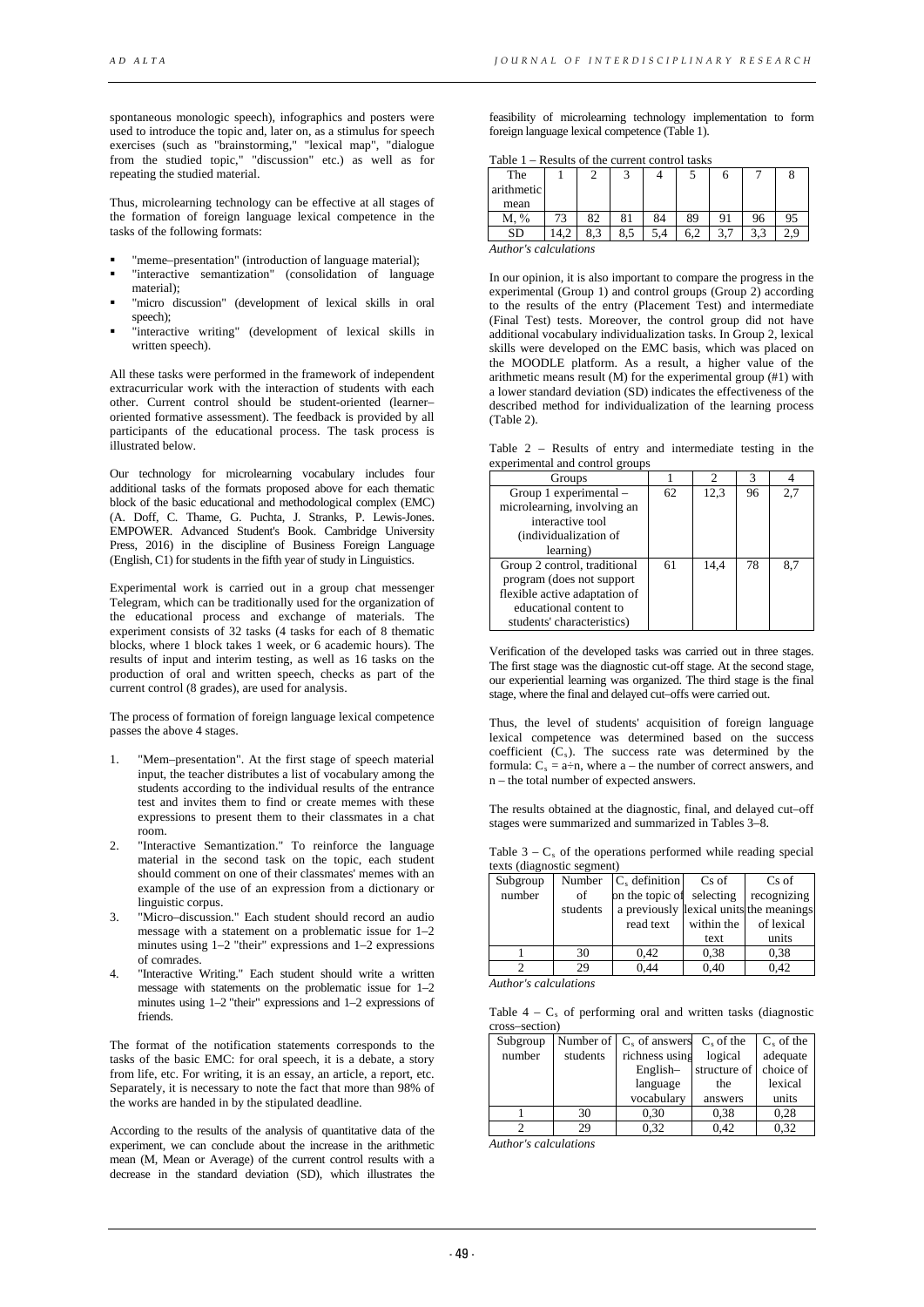| Table $5 - C_s$ of operations performed when reading special texts |  |  |  |
|--------------------------------------------------------------------|--|--|--|
| (final cut)                                                        |  |  |  |

|        |          | Subgroup   Number of $ C_s$ definition | $C_{s}$ of   | $C_{\rm c}$ of |
|--------|----------|----------------------------------------|--------------|----------------|
| number | students | on the topic                           | selecting    | recognizing    |
|        |          | of a                                   | lexical      | the meanings   |
|        |          | previously                             | units within | of lexical     |
|        |          | read text                              | the text     | units          |
|        | 30       | 0.90                                   | 0.92         | 0.94           |
|        | 29       | 0.88                                   | 0.90         | 0.92           |

*Author's calculations*

|  | Table $6 - C_s$ of performing oral and written tasks (final cut) |  |
|--|------------------------------------------------------------------|--|
|  |                                                                  |  |

| Subgroup | Number   | $C_{s}$ of | $Cs$ of the | $Cs$ of the |
|----------|----------|------------|-------------|-------------|
| number   | of       | answers'   | logical     | adequate    |
|          | students | richness   | structure   | choice of   |
|          |          | using      | of the      | lexical     |
|          |          | English-   | answers     | units       |
|          |          | language   |             |             |
|          |          | vocabulary |             |             |
|          | 30       | 0.88       | 0.84        | 0,82        |
|          | 29       | 0.88       | 0.82        | 0.82        |

*Author's calculations*

Table  $7 - C_s$  of operations performed when reading special texts (delayed cross–section)

| Subgroup | Number   | $\mathbf{C}$ . | $C_{s}$ of | $C_{s}$ of    |
|----------|----------|----------------|------------|---------------|
| number   | of       | definition     | selecting  | recognizing   |
|          | students | on the topic   | lexical    | the           |
|          |          | of a           | units      | meanings of   |
|          |          | previously     | within the | lexical units |
|          |          | read text      | text       |               |
|          | 30       | 0,82           | 0.88       | 0.88          |
|          | 29       | 0.80           | 0.84       | 0.84          |

*Author's calculations*

Table  $8 - C_s$  of performing oral and written tasks (delayed cross–section)

| Subgroup | Number   | $C_s$ of answers' | $C_s$ of the | $C_s$ of the |
|----------|----------|-------------------|--------------|--------------|
| number   | of       | richness using    | logical      | adequate     |
|          | students | $English-$        | structure of | choice of    |
|          |          | language          | the answers  | lexical      |
|          |          | vocabulary        |              | units        |
|          | 30       | 0,84              | 0.80         | 0,80         |
|          | 29       | 0,82              | 0.78         | 0.80         |

*Author's calculations*

The results of the delayed cut–off show that the achievement coefficients in the experimental groups remain almost stable, despite small deviations, which are the norm in terms of memory work features. The achievement coefficients in the two groups of experimental training remained above the score of 0.8, indicating the formation of foreign language lexical competence in the students. The quality of the lexical skill functioning of operating with English–language vocabulary is at a sufficiently high level.

To assess foreign language lexical competence at any stage of microlearning, it is possible to conclude the level of its formation among students: liminal (reproduction); basic (interdisciplinary integration); advanced (professional integration).

Let us note that the formation of foreign language lexical competence often takes place in several disciplines. Therefore, at the initial stage of curriculum development, it is necessary to determine the list of disciplines forming the foreign language lexical competence and to place a coefficient for each discipline reflecting the contribution of the given discipline to the competence formation. We found that foreign language lexical competence (FLLC) is formed in 5 (L) disciplines distributed in the curriculum, then its assessment was determined by the formula (Davenport, Barry, Kelliher, Nemirovsky, 2004):

$$
\text{COMP}^{\text{EMC}} = \sum_{\mathbf{K} = 1}^{\mathbf{L}} \mathbf{q}_{\mathbf{K}}^{\text{EMC}} \cdot \text{COMP}_{\mathbf{k}}(1)
$$

where  $q_k^{\text{EMC}}$  – is the coefficient of the k–th discipline's contribution to the foreign language lexical competence formation.

Thus, the dynamics of the foreign language lexical competence formation level in the control and experimental group at the beginning and at the end of the experiment is shown in Figure 6.





#### *Author's design*

As can be seen from Figure 6, there is a positive increase both in the EG and in the CG. In the experimental group, we note a more intensive increase in the "productive" level of competence and a more intensive decrease in the "non–productive" level. At the same time, we refer to the basic and advanced levels to the productive level and the threshold level – to the non–productive one. This result indicates the effectiveness of the foreign language studying process of pedagogical design of individualized learning in the context of microlearning.

Consequently, the positive results of the conducted cross–sections (final and delayed) in the groups of experimental learning and the calculations made in the experimental and control groups testify to the validity of the previously put forward working hypothesis of the research. The students' acquisition of foreign language lexical competence by HEIs is more effective in the case of microlearning technology implementation, which allows them to operate successfully with English–speaking vocabulary based on a specially developed set of tasks.

Stage III. It is connected with determining the effectiveness of the improvement of foreign language studying of HEIs students based on the application of educational technology – microlearning. The analysis of the results obtained in the course of the study was carried out through mathematical and statistical data processing, as a result of which, was found positive dynamics in all the indicators of effectiveness assessment. We assessed the authenticity of the results of experimental work with

the help of methods of statistical analysis of data. As an example, let's check the authenticity of the results of the entrance and final control of the students of the experimental and control groups.

Statistical processing of the results of the pedagogical experiment was carried out by us in the R programming language environment. To verify the application of parametric one–factor analysis of variance, we tested the data for normality and homogeneity.

We checked whether the obtained samples (results of the experimental and control groups) belonged to the normal distribution based on visual analysis and formal tests. We made a visual assessment by examining the empirical distribution of the experimental group before the experiment.

To formally verify the subordination of data to the normal law of distribution, we conducted statistical tests: Anderson–Darling, Cramer–fon Mises, Kolmogorov–Smirnov, and Shapiro–Francia. We used these tests to test the hypothesis  $H_0$ : "The data is subject to a normal distribution" vs. the alternative  $H_1$ : " $H_0$  is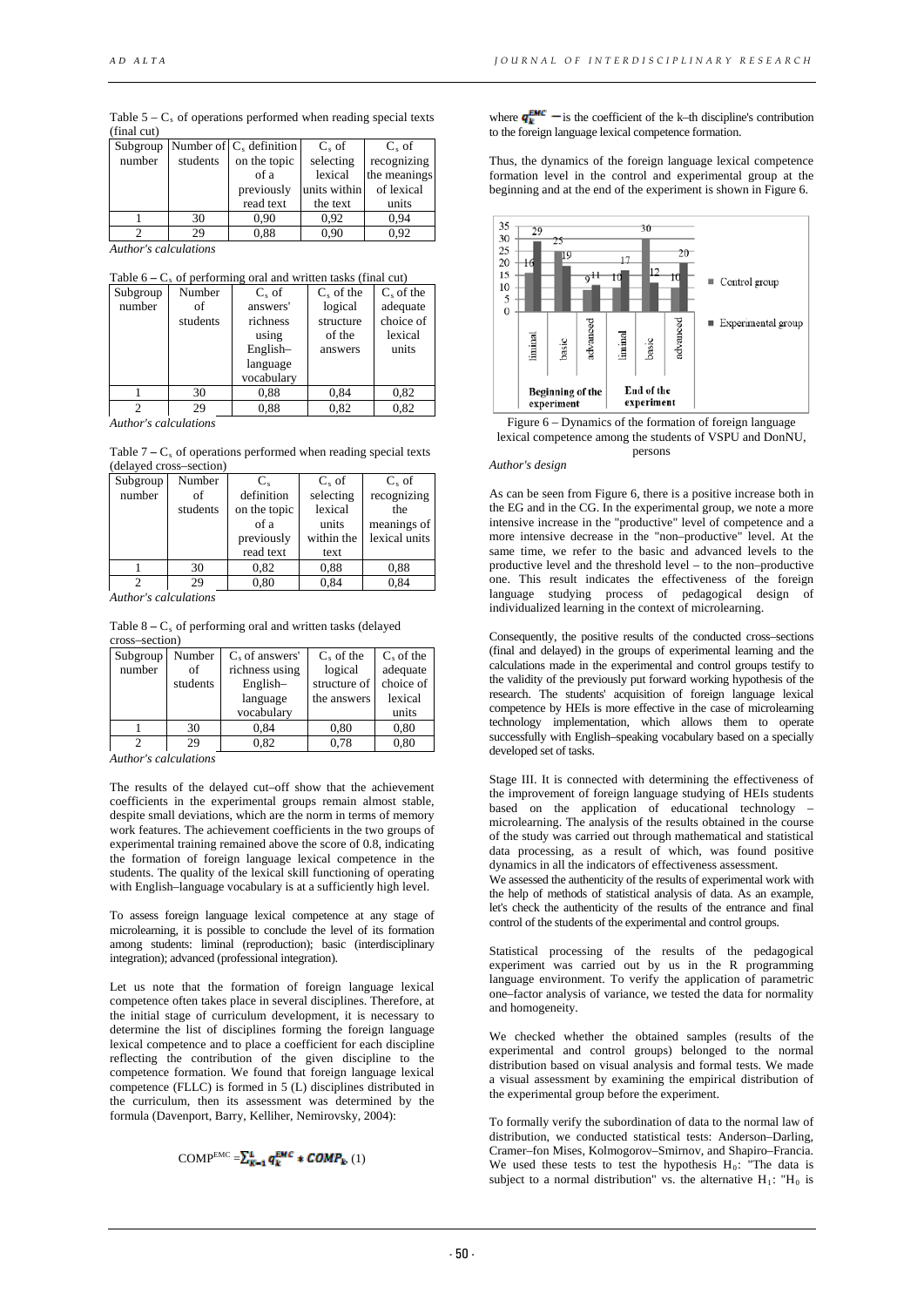incorrect". The results of the data normality tests in the experimental group at the beginning of the experiment are presented in Table 9.

Table 9 **–** Test of data normality in the EG before the beginning of the experiment

| <b>Test</b>    | Test       | p-value | Significance | Conclusion       |
|----------------|------------|---------|--------------|------------------|
|                | statistics |         | level a      |                  |
| Anderson-      | $A =$      | 0.08259 | 0.05         | we accept the    |
| Darling's test | 0.66085    |         |              | nypothesis HO    |
|                |            |         |              | that the         |
|                |            |         |              | distribution is  |
|                |            |         |              | normal           |
| Kramer-von     | $W =$      | 0.1266  | 0.05         | we accept the    |
| Mises test     | 0.09589    |         |              | nypothesis HO    |
|                |            |         |              | that the         |
|                |            |         |              | distribution is  |
|                |            |         |              | normal           |
| Kolmogorov-    | $D =$      | 0.162   | 0.05         | we accept the    |
| mirnov's test  | 0.06812    |         |              | hypothesis $H_0$ |
|                |            |         |              | that the         |
|                |            |         |              | distribution is  |
|                |            |         |              | normal           |
| Shapiro-       | $W =$      | 0.0656  | 0.05         | we accept the    |
| Francia's test | 0.98075    |         |              | hypothesis H0    |
|                |            |         |              | that the         |
|                |            |         |              | distribution is  |
|                |            |         |              | normal           |

*Author's calculations*

Analyzing the results of the tests, we can note that the obtained p– value for each test is greater than the fixed level of significance, therefore at the significance level of 0.05, there is no reason to reject the hypothesis  $H_0$  about the normality of the data distribution in the experimental group before the experiment.

We did the same work for the control group data at the beginning of the experiment (Table 10).

Table 10 **–** Test of data normality in the CG before the beginning of the experiment

| Test           | Test       | p-value | Significance | Conclusion      |
|----------------|------------|---------|--------------|-----------------|
|                | statistics |         | level $a$    |                 |
| Anderson-      | $A =$      | 0.06686 | 0.05         | we accept the   |
| Darling's test | 0.69777    |         |              | nypothesis H0   |
|                |            |         |              | that the        |
|                |            |         |              | distribution is |
|                |            |         |              | normal          |
| Kramer–von     | $W =$      | 0.09267 | 0.05         | we accept the   |
| Mises test     | 0.10571    |         |              | nypothesis H0   |
|                |            |         |              | that the        |
|                |            |         |              | distribution is |
|                |            |         |              | normal          |
| Kolmogorov-    | $D =$      | 0.07499 | 0.05         | we accept the   |
| Smirnov test   | 0.07577    |         |              | nypothesis H0   |
|                | 3          |         |              | that the        |
|                |            |         |              | distribution is |
|                |            |         |              | normal          |
| Shapiro-       | $W =$      | 0.09236 | 0.05         | we accept the   |
| Francia test   | 0.9823     |         |              | hypothesis H0   |
|                |            |         |              | that the        |
|                |            |         |              | distribution is |
|                |            |         |              | normal          |

*Author's calculations*

The visual analysis and the results of formal tests of the control group data by the beginning of the experiment also confirm the correspondence of the data in the control group (by the beginning of the experiment) to the normal distribution.

We then tested the condition of applying classical analysis of variance on the homogeneity of the sample data. To test homogeneity, we used statistical tests, the results of which are presented in Table 11. These tests verify the hypothesis  $H_0$ :

 $\sigma_1^2 = \sigma_2^2$ , i.e., samples are homogeneous, under the alternative hypothesis H<sub>1</sub>:  $\sigma_1^2 \neq \sigma_2^2$ .

|            | of the experiment |         |              |               |
|------------|-------------------|---------|--------------|---------------|
| Test       | Test              | p-value | Significance | Conclusion    |
|            | statistics        |         | level $a$    |               |
| Bartlett's | 0.1224            | 0.7264  | 0.05         | we accept the |
| test       |                   |         |              | hypothesis H0 |
| Leven's    | 0.0874            | 0.7677  | 0.05         | we accept the |
| test       |                   |         |              | hypothesis H0 |
|            |                   |         |              |               |
| Fligner-   | 0.1635            | 0.686   | 0.05         | we accept the |
| Killin     |                   |         |              | hypothesis H0 |
| test       |                   |         |              |               |
|            |                   |         |              |               |
| Fisher's   | 0.93909           | 0.7266  | 0.05         | we accept the |
| test       |                   |         |              | hypothesis HO |
|            |                   |         |              |               |

Table 11 **–** Verification of the data homogeneity at the beginning of the experiment

*Author's calculations*

In all tests p–value significantly exceeds the fixed level of significance, so we can conclude that the data of CG and EG before the experiment are distributed homogeneously.

Since by the results of classical analysis of variance we obtained the fulfillment of normality and homogeneity conditions, therefore, we can use parametric analysis of variance criteria, such as Student's t–criterion (The probable), to compare independent samples of experimental and control groups before the experiment to assess the effectiveness of pedagogical research. The null hypothesis  $H_0$ , which was tested using Student's t–test, involved the fact that there were no statistically significant differences in the mean values of the results of the students of the experimental and control groups. According to the alternative  $H_1$ , "there are statistically significant differences in the mean values of the results of the students of the control and the experimental group". The results of the Student's t–test are shown in Table 12.

Table 12 **–** Results of the Student's t-test application

| Student's t-test          | The beginning of                                                                               | The end of the                                                                                 |  |
|---------------------------|------------------------------------------------------------------------------------------------|------------------------------------------------------------------------------------------------|--|
|                           | the experiment                                                                                 | experiment                                                                                     |  |
| Student's t-              | $t = 0.82634$                                                                                  | $t = -5.7036$                                                                                  |  |
| criterion<br>statistics   |                                                                                                |                                                                                                |  |
| p-value                   | 0.5214                                                                                         | 3.315e-08                                                                                      |  |
| Significance<br>level $a$ | 0.05                                                                                           |                                                                                                |  |
| Conclusion                | $H_0$ accepted                                                                                 | $H_0$ accepted                                                                                 |  |
| Interpretation            | There are no<br>statistically<br>significant<br>differences between<br>groups (p-value $> a$ ) | The compared groups<br>are both statistically<br>and significantly<br>different ( $p$ -value < |  |

*Author's calculations*

The analysis showed the absence of statistically significant differences before the experiment between CG and EG students. Since the t–test statistic is less than the critical value and is in the zone of insignificance, we accept the null hypothesis and reject the alternative hypothesis of the existence of the statistically significant differences between CG and EG before the experiment.

Checking hypotheses  $H_0$  and  $H_1$  for EG and CG at the end of the pedagogical experiment, we found that the t–test statistic exceeds the critical value and is in the zone of significance, which allows us to reject the null hypothesis and accept the alternative hypothesis of the existence of statistically significant differences between the CG and EG at the end of the experiment.

Thus, testing the results of the study showed the presence of reliable differences in the educational results of CG and EG, which allows us to state the effectiveness of the introduction of microlearning technology. The conducted pedagogical experiment confirmed that the pedagogical design of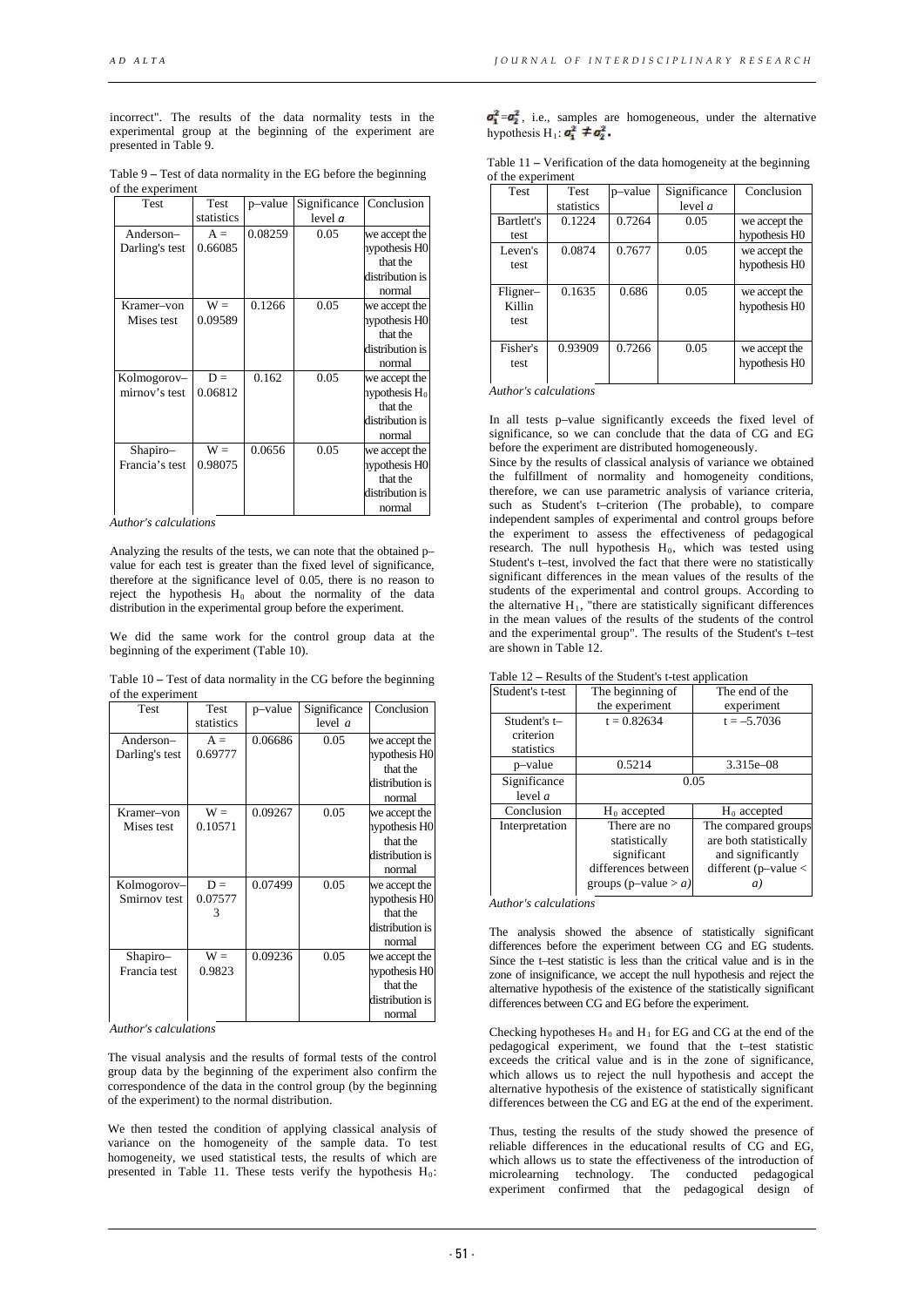individualized learning allows the teacher to organize individualization of foreign language studying of HEIs students in the conditions of microlearning to increase the level of mastering foreign language lexical competence and to build an individual educational trajectory for each competitor.

In general, following the results of the technology implementation in the educational process, the number of the students in the experimental group  $(N = 59)$  with the threshold level of formation of foreign language lexical competence has decreased from 49.2% (29 people) to 28.8% (17 people); the number of the students in the experimental group with the advanced level of formation of foreign language lexical competence has increased from 18.6% (11 people) to 33.9% (20 people). Thus, the microlearning technology proposed in the process of experimental work contributes to the increase in the level of foreign language lexical competence of HEIs students, i.e., the quality of subject knowledge improves.

According to the results of the processing of the level 4 survey, the satisfaction with the psychological side of microlearning has a high rate of 82%, and the content side is 73%, which is an average indicator. The lowest satisfaction of students is the organizational side of microlearning – 61% (Figure 7), it was explained by students themselves in answers to open–ended questions of the questionnaire, where the conditions (Figure 1– 2, 5), which hurt learning.



Figure 7 **–** The results of student satisfaction with microlearning

In general, the satisfaction with microlearning is demonstrated by the linear equation  $=-0.105x+0.93$  and the group index, which is 68.75% and represents the average level. This index, on the one hand, is a positive result and indicates the effectiveness of microlearning technology to improve foreign language studying, and on the other hand, points to the need for management actions aimed at improving the level of organization and conduct of the educational process.

## **5 Discussion**

Foreign scientists note that the introduction of microlearning firstly increases the level of interaction with the educational process, as it focuses solely on conveying relevant information through short visual and interactive elements. As a consequence, the likelihood of falling behind is reduced, and the student is less likely to drop out or disconnect during learning. Secondly, it improves memorization because microlearning activities are brief, concise, and coordinated with short–term memory, which is estimated to be able to manage no more than 4 items at a time. Microlearning technology works well with learning methods following a forgetting curve based on three basic principles:

- 1. interval repetition with adequate frequency to facilitate the cognitive process;
- 2. variety of formats and contexts for the same concept or element;
- 3. alternating between different concepts or elements to be learned to facilitate the transfer and acquisition of new knowledge.

Finally, it improves the process environment as content is adapted to students' schedules, educational backgrounds, and prior knowledge. The learning environment becomes more flexible and efficient (Alqurashi, 2017; Cole, 2017; Freeman, 2016; Renard, 2017).

However, this learning paradigm cannot be seen as a solution to all foreign language studying problems. Despite its obvious advantages, this paradigm also has an important disadvantage. Microlearning does not work as well when teaching complex abstract concepts that require a combination of interdisciplinary knowledge. In these cases, students need to spend a significant amount of time to ensure that they understand new concepts, make sure they are properly related to previously acquired ones, and apply them in practice to reinforce cognitive processes and guarantee their permanence. In other words, microlearning is an option for simple mechanistic learning that can be combined with more complex learning or directed toward basic skills.

We found that microlearning is an educational technology, which involves the acquisition of knowledge in the form of small independent blocks. Each of them presents the currently necessary information in the most structured, concise, and accessible form. Also, during our research, we found that university lectures are in a favorable position to adopt the new approach for the following reasons: increasing student motivation and engagement; increasing the level of content.

Quantitative and qualitative data of the conducted experimental work on approbation of the pedagogical design of individualized learning in the conditions of microlearning in a foreign language confirm its effectiveness, which indicates the achievement of the research goal, fulfillment of the set tasks, and confirmation of the research hypothesis. Undoubtedly, for the active implementation of microlearning technology in the educational process, it is necessary to conduct a large number of pedagogical experiments and further analysis of the obtained data and learning outcomes. However, it cannot be denied that in the modern educational environment, we are faced with high information density, high speed of information transfer and receipt, and individualization of information receipt and processing, in addition, modern students are carriers of a new type of thinking. Therefore, it is necessary to look for new ways and ways of students' adapting to these features of their successful socialization and professional activity. Therefore, a separate issue for further study may be to determine the place of microlearning as a technology in the network form of education.

#### **6 Conclusions**

Thus, the scientific novelty of the research is as follows: microlearning tools (infographics and posters) have been introduced into the educational process to increase the level of formation of foreign language lexical competence among the students of VSPU and DonNU.

Our research has shown that the theoretical significance of this study is that, in fact, it highlights the most important aspects of forming foreign language lexical competence. It also offers an individual e–learning trajectory – microlearning in foreign language studying as a technology for solving the highlighted difficulties. Practical use of the research consists in the fact that the theoretical provisions, results, and conclusions contained in it create real prerequisites for improving foreign language studying by students of domestic institutions of higher education. The hypothesis of the effectiveness of the pedagogical design of individualized subject microlearning in foreign language studying of HEIs students in the context of increasing the level of foreign language lexical competence is experimentally confirmed. The obtained results and scientific methodological experience can be replicated in the system of higher education. The main directions for further research should be considered, on the one hand, the development of entrance testing taking into account the foreign language; on the other hand, the study and optimization of the proposed technology for other learning contexts, namely, for a cycle of disciplines in the higher education system (for example, language for special purposes), for additional education (for example, for individual lessons), etc.